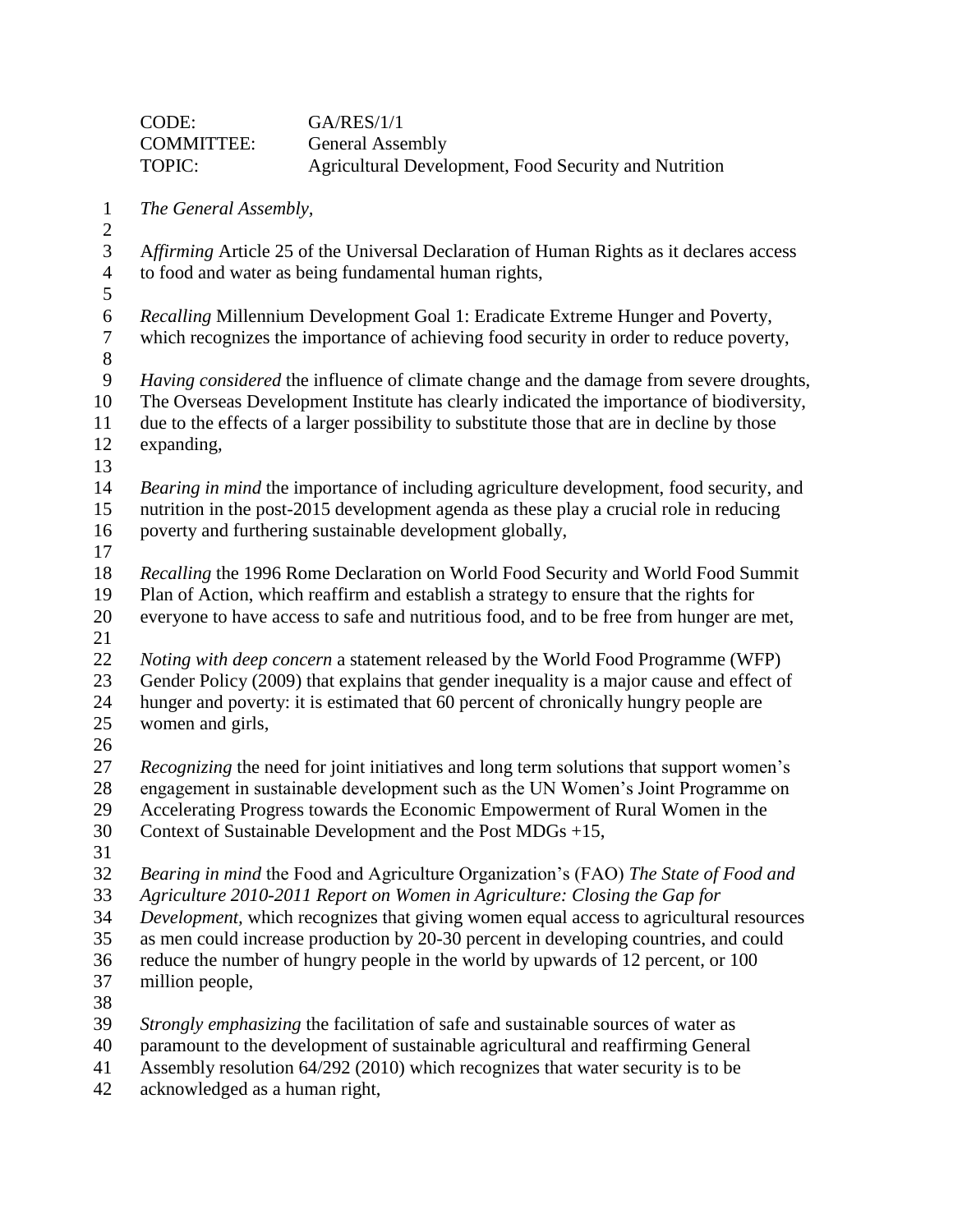- 
- *Further noting the* UN-Water *2014 World Water Development Report* which outlines that 70% of global water usage is devoted to irrigation, making water sustainability a key concern with respect to agricultural development, outside of its necessity in nutrition and human health, *Encouraged by* UN-Water's existing programs on assessment, monitoring, and support related to the sustainable use of water, including the World Water Assessment Programme, the Water for Life Decade, the World Health Organization (WHO)/UN Children's Fund (UNICEF) Joint Monitoring Programme on Water Supply and Sanitation, and the UN-Water Decade Programme on Capacity Development, *Deeply alarmed* by the 2014 UN-Water World Water Development Report, as it highlighted that over 870 million people are currently undernourished due to a lack of access to food, and self-sufficient agriculture, and accessible water with high nutritive value in developing states that have contributed to this statistic, *Recalling* the 2010 report of the FAO *Biodiversity for Food and Agriculture,* which emphasized how monocultures in crops such as wheat result in a 19% loss in production; how case studies in pest management by the FAO demonstrated the success of integrated pest management (IPM) programmes in Asia – for example in Bangladesh, where introducing fish to rice paddies as natural pest management allowed for increased crop yields and reduced chemical pesticide consumption to allow focus on crop diversification; how small-scale farmers are essential to the "development and long-term adoption" of sustainable agriculture methods, *Bearing in mind* General Assembly resolution 64/197 (2009), which requests increased international focus on agriculture technology for development, *Reaffirming* the importance and progressive success of the *Comprehensive Africa Agriculture Development Programme* (CAADP) , established in 2003, and their emphasis on vocational training in African countries such as Kenya and Ethiopia as a policy framework for agricultural transformation, wealth creation, food security and nutrition, economic growth and prosperity, *Recalling* the 2013 Report of the Secretary-General on agriculture development and food security (A/67/294) that emphasizes the importance of sustainable agricultural practices, which include Conservation Agriculture and its crucial role in increasing productivity and food security while combating effects of climate change, *Noting* the success of Conservation Agriculture initiatives such as the *Strengthening Rural Livelihoods Severely Affected by Climate Change-induced Drought in Lesotho*  project, which was run in coordination with numerous UN agencies, the Lesotho government, World Health Organization, and local NGOs, which used this approach to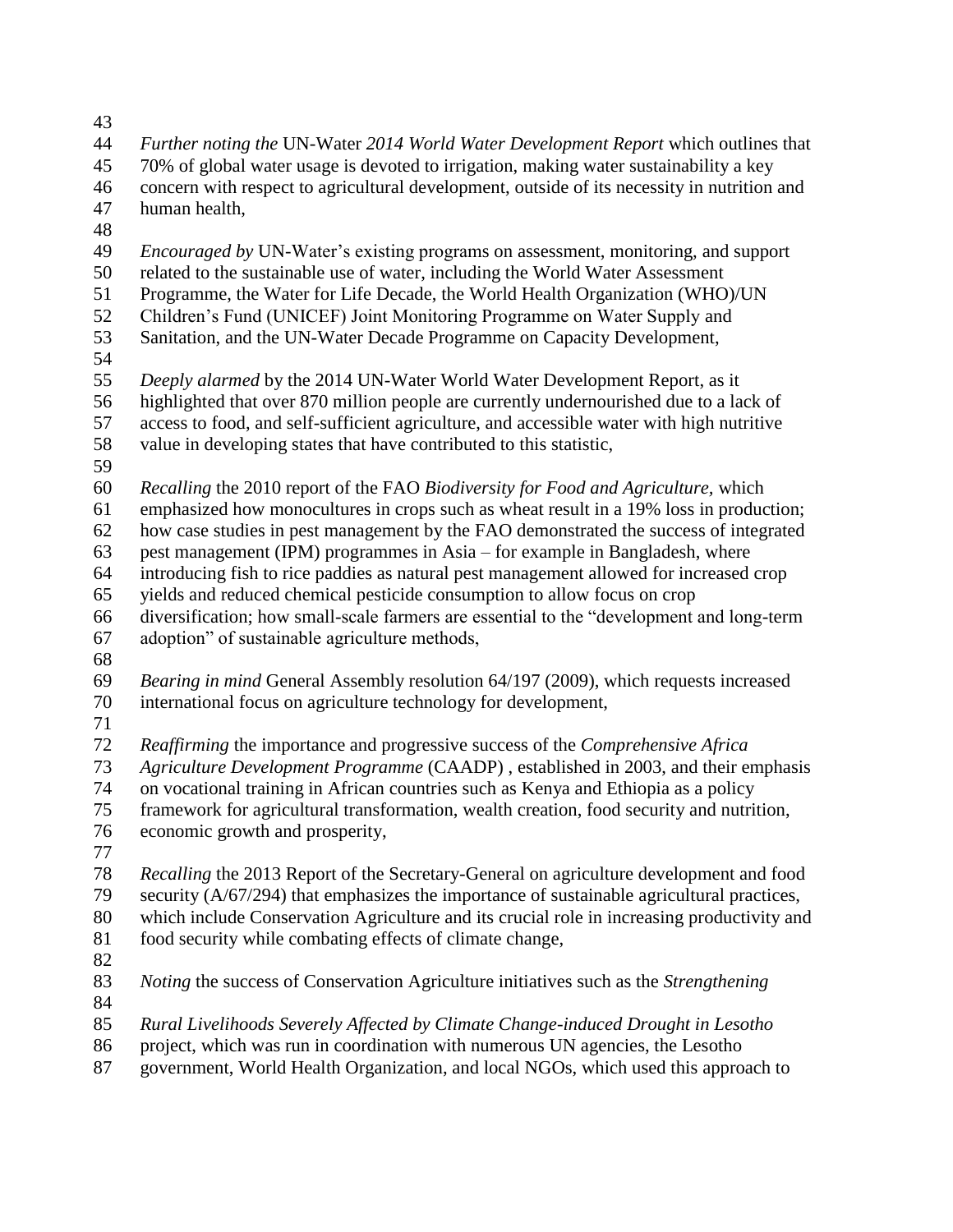| 88<br>89       | increase crop output, reduce production costs, and conserve water and organic soil<br>matter,                                                                                                                                                       |  |  |
|----------------|-----------------------------------------------------------------------------------------------------------------------------------------------------------------------------------------------------------------------------------------------------|--|--|
| 90             |                                                                                                                                                                                                                                                     |  |  |
| 91<br>92<br>93 | 1. <i>Encourages</i> Member States to work with non-governmental organizations (NGOs)<br>and UN agencies - including but not limited to, United Nations Environmental<br>Programme (UNEP) and the United Nations Development Programme – to develop |  |  |
| 94             | programs focused on provide training and support for small-scale farmers to apply the                                                                                                                                                               |  |  |
| 95             | Conservation Agriculture approach, and to recognize both, short and long term                                                                                                                                                                       |  |  |
| 96             | benefits which result in:                                                                                                                                                                                                                           |  |  |
| 97             | a. Providing an environmentally and economically sustainable approach to                                                                                                                                                                            |  |  |
| 98             | farming;                                                                                                                                                                                                                                            |  |  |
| 99             | b. A universally applicable agricultural approach to all landscapes;                                                                                                                                                                                |  |  |
| 100            | Compatibility with local practices;<br>c.                                                                                                                                                                                                           |  |  |
| 101            | Agro-ecological promotion and crop diversification;<br>d.                                                                                                                                                                                           |  |  |
| 102            | Reduced soil degradation and improved soil nutrients;<br>e.                                                                                                                                                                                         |  |  |
| 103            |                                                                                                                                                                                                                                                     |  |  |
| 104            | 2. Urges Member States to develop educational capacity building workshops on                                                                                                                                                                        |  |  |
| 105            | agricultural diversification for independent farmers in order to provide more secure                                                                                                                                                                |  |  |
| 106            | livelihoods and sources of income for these farmers through:                                                                                                                                                                                        |  |  |
| 107            | a. Production of multiple cash crops;                                                                                                                                                                                                               |  |  |
| 108            | On-farm agritourism combining farming activities with direct to consumer<br>$\mathbf{b}$ .                                                                                                                                                          |  |  |
| 109            | sales of local foods at farmer markets and pick-your-own operations;                                                                                                                                                                                |  |  |
| 110            | c. Off-farm business ventures such as agricultural services and natural resource                                                                                                                                                                    |  |  |
| 111<br>112     | extractive industries and wholesale trade, transportation, and utilities;                                                                                                                                                                           |  |  |
| 113            | 3. Recommends the expansion of the CAADP's policy framework regarding vocational                                                                                                                                                                    |  |  |
| 114            | training, currently being implemented in countries such as Kenya and Ethiopia, as an                                                                                                                                                                |  |  |
| 115            | important role in rural areas as way to achieve agricultural transformation, wealth                                                                                                                                                                 |  |  |
| 116            | creation, food security and nutrition, economic growth and prosperity;                                                                                                                                                                              |  |  |
| 117            |                                                                                                                                                                                                                                                     |  |  |
| 118            | 4. Encourages Member States place a renewed emphasis on research and development                                                                                                                                                                    |  |  |
| 119            | of sustainable agricultural practices and technologies including:                                                                                                                                                                                   |  |  |
| 120            | a. crop rotation, intercropping, and cover crops to protect soil health and defend                                                                                                                                                                  |  |  |
| 121            | against pest infestations;                                                                                                                                                                                                                          |  |  |
| 122            | b. agroforestry and integrated crop-livestock systems that increase forest cover                                                                                                                                                                    |  |  |
| 123            | and simulate natural ecosystem organization, renewing biodiversity and                                                                                                                                                                              |  |  |
| 124            | improving resilience in the face of climate change;                                                                                                                                                                                                 |  |  |
| 125            | bio-pesticides and integrated pest management techniques that reduce the<br>$\mathbf{c}$ .                                                                                                                                                          |  |  |
| 126            | need for chemical pesticides;                                                                                                                                                                                                                       |  |  |
| 127            | organic alternatives to chemical fertilizers such as earthworm waste;<br>d.                                                                                                                                                                         |  |  |
| 128            | agro-meteorological systems that provide real time weather data allowing<br>e.                                                                                                                                                                      |  |  |
| 129            | farmers to anticipate weather conditions and act accordingly;                                                                                                                                                                                       |  |  |
| 130            |                                                                                                                                                                                                                                                     |  |  |
| 131            | 5. <i>Encourages</i> Member States, in consultation with UN-Water, expand existing                                                                                                                                                                  |  |  |
| 132            | programs aimed at the conservation of water for agricultural use including the usage                                                                                                                                                                |  |  |